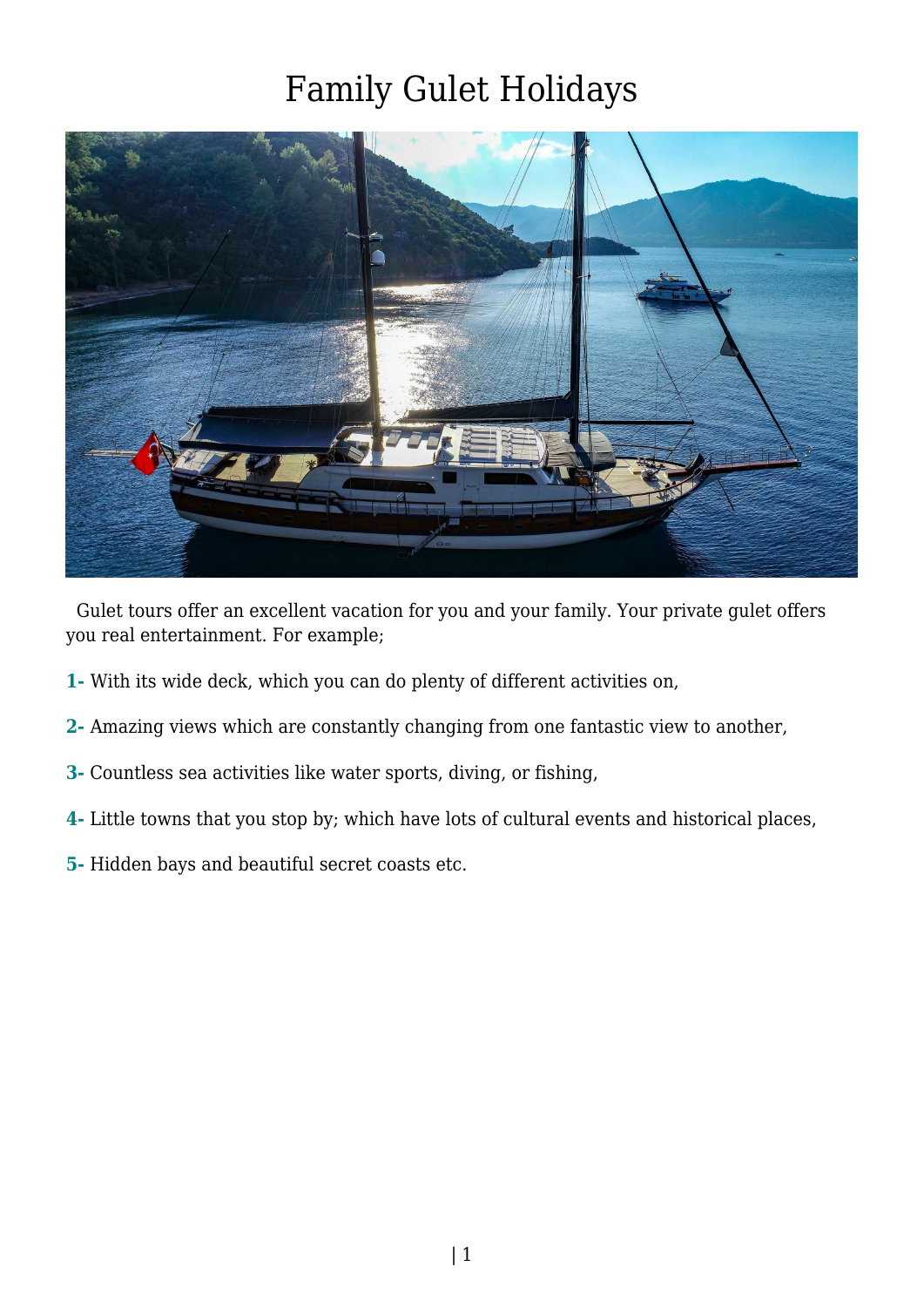

 A privately chartered gulet means you own the gulet for the duration of the charter. You don't have to be concerned about other people around. Therefore, you can completely relax and enjoy your vacation. Part of the family may want to explore on land, the rest of the group may want to stay on board, everyone can do what they're happy with.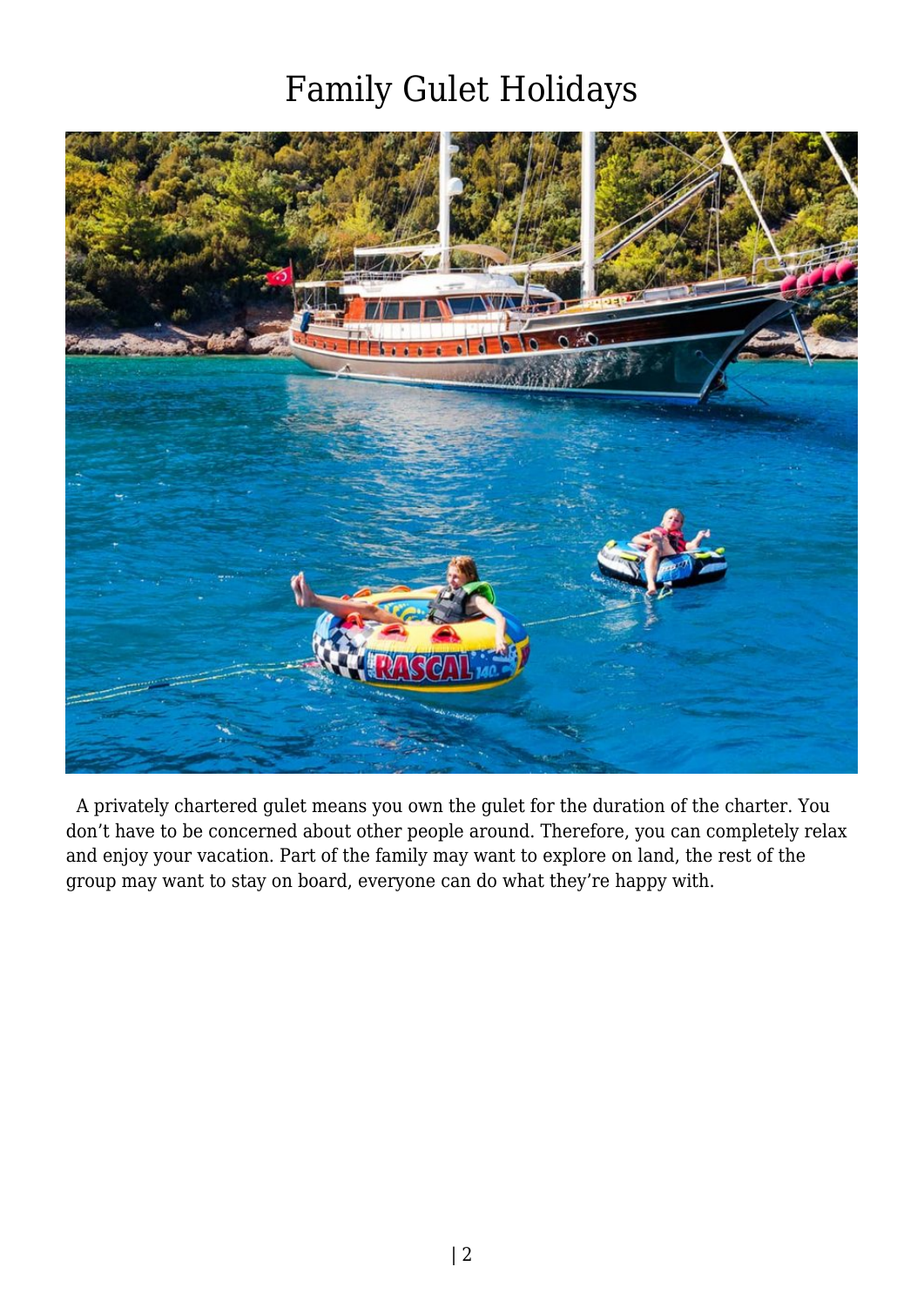

#### **Destinations**

A gulet charter holiday offers an excellent holiday for your families. For instance;

- With more than 1,000 islands to explore and anchor around, Croatia's Dalmatian coastline,
- Historical Dubrovnik.
- Split, with easy access to international airports, can be nice holiday options for you. Our comfortable 6-cabin Sirena gulet is ready to serve you.
- If you are curious about the classic Turkish Blue Cruise route in the Aegean or Mediterranean region, and you want to meet many different cultures, also see magnificent panoramas we can arrange a destination for that.
- Also, you can choose to sail to the amazing Greek Islands in the Aegean Sea.

[You can check our gulet destinations by clicking here.](https://www.guletbroker.com/#)

 Make this beautiful holiday with a friendly and professional team who will take care of all your needs. Your gulet crew will help you with the meals, cleaning, clean sheets, and all your other needs. Therefore, all you have to do is to enjoy the holiday and rest.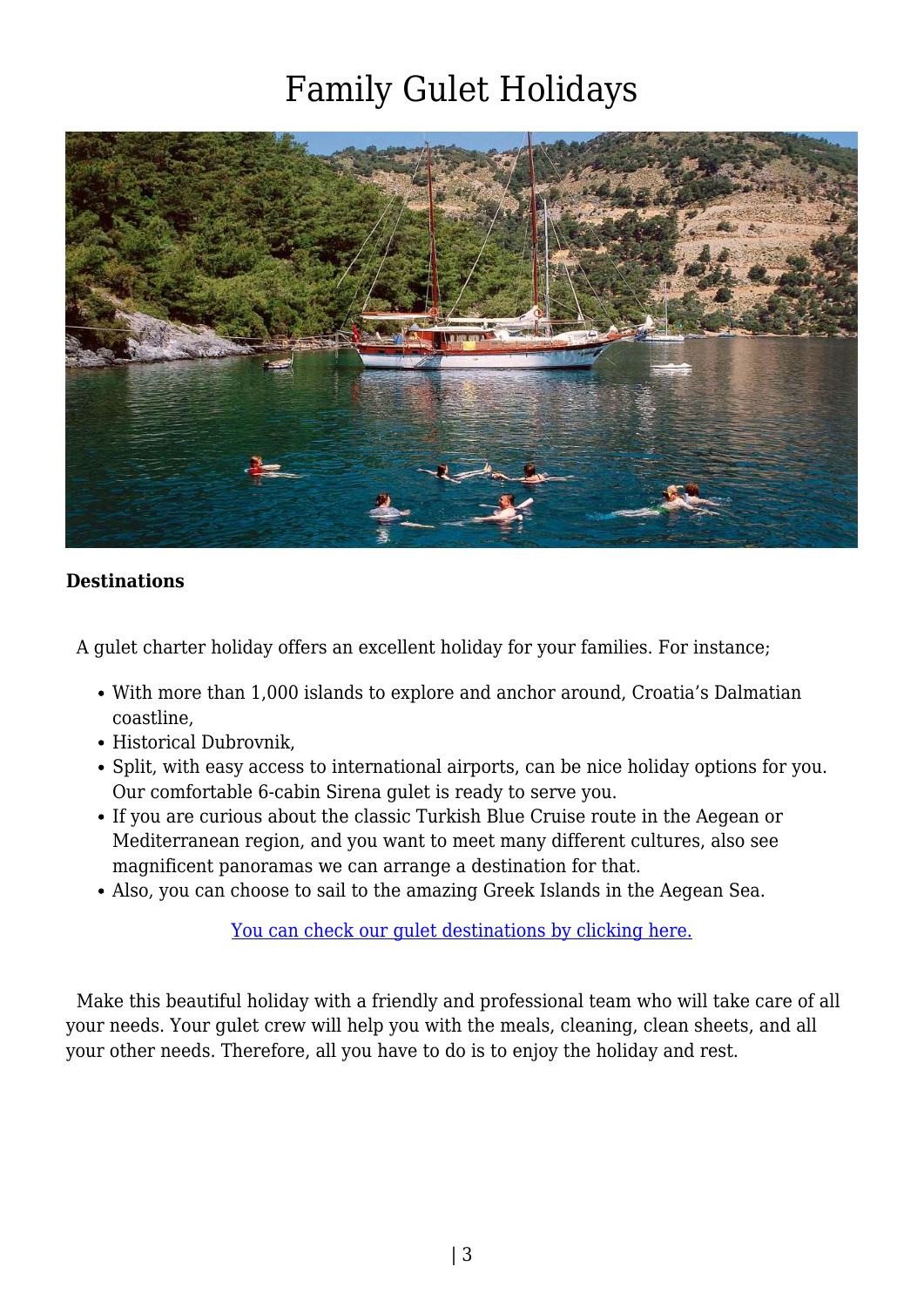

 We will organize everything for your entertainment. As a result, when you come with your family, you will have nothing to do but relax in your private gulet and enjoy your holiday. You can call us now for a truly perfect family holiday that leaves you all good memories.

**[Click here to contact us.](https://www.guletbroker.com/contact/)**

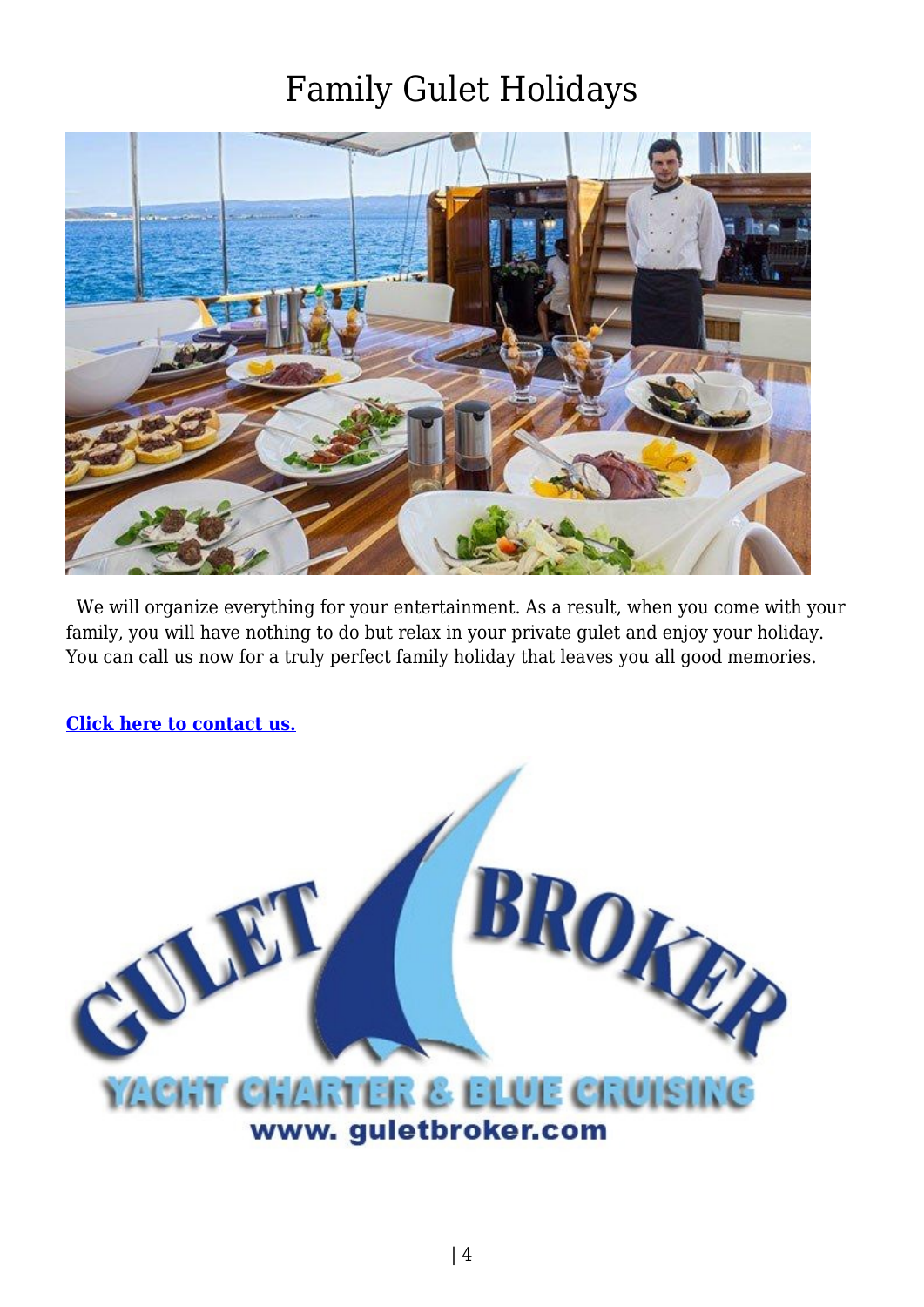